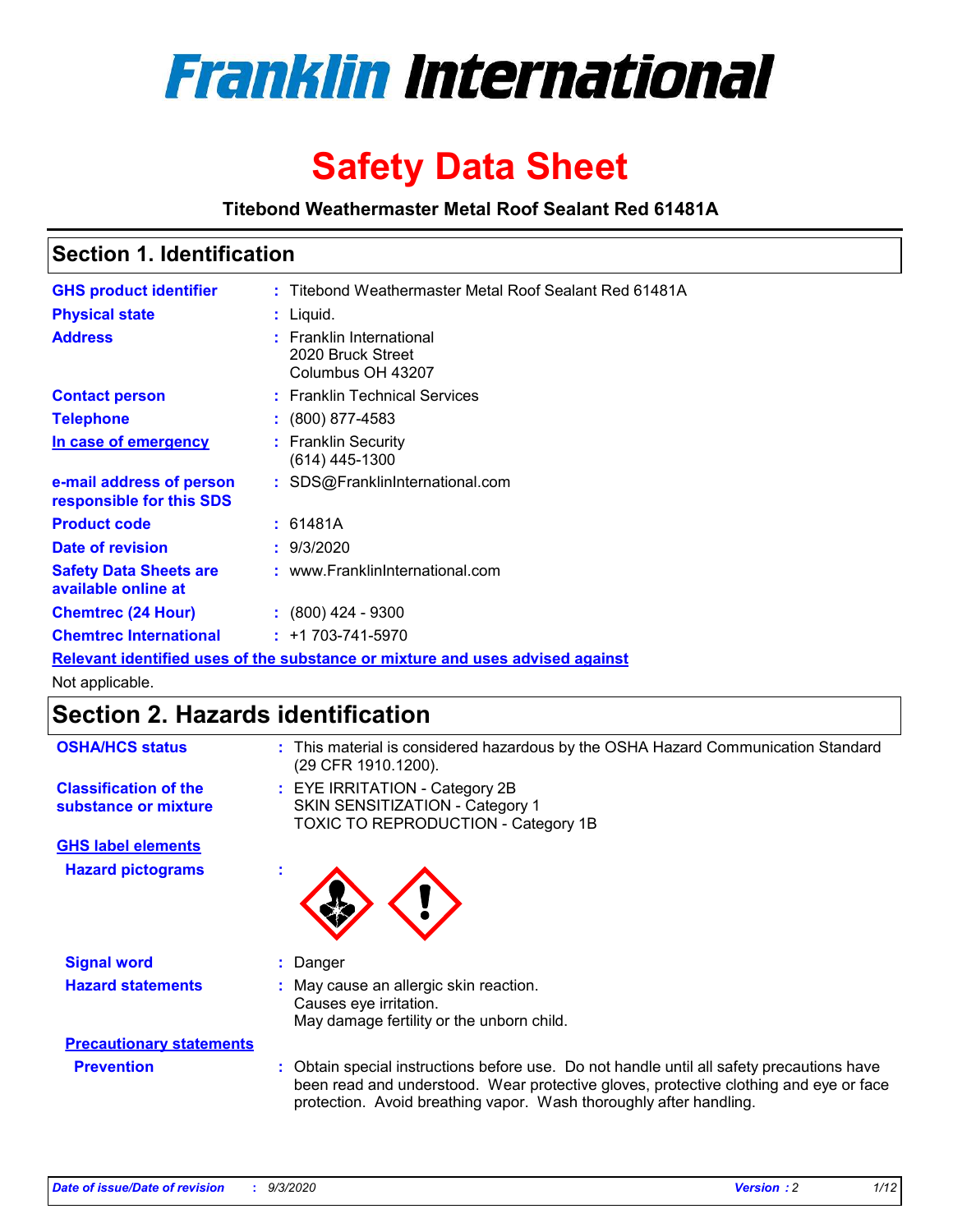### **Section 2. Hazards identification**

| <b>Response</b>                            | : IF exposed or concerned: Get medical advice or attention. Wash contaminated clothing<br>before reuse. IF ON SKIN: Wash with plenty of water. IF IN EYES: Rinse cautiously<br>with water for several minutes. Remove contact lenses, if present and easy to do.<br>Continue rinsing. If eye irritation persists: Get medical advice or attention. |
|--------------------------------------------|----------------------------------------------------------------------------------------------------------------------------------------------------------------------------------------------------------------------------------------------------------------------------------------------------------------------------------------------------|
| <b>Storage</b>                             | : Store locked up.                                                                                                                                                                                                                                                                                                                                 |
| <b>Disposal</b>                            | : Dispose of contents and container in accordance with all local, regional, national and<br>international regulations.                                                                                                                                                                                                                             |
| <b>Hazards not otherwise</b><br>classified | : Product generates methanol during cure.                                                                                                                                                                                                                                                                                                          |

# **Section 3. Composition/information on ingredients**

| <b>Substance/mixture</b> | Mixture |
|--------------------------|---------|
|                          |         |

| <b>Ingredient name</b>       | $\frac{9}{6}$ | <b>CAS number</b> |
|------------------------------|---------------|-------------------|
| 3-aminopropyltriethoxysilane | ՝≤3           | 919-30-2          |
| Dibutyltin dilaurate         | ∣≤0.3         | 77-58-7           |

Any concentration shown as a range is to protect confidentiality or is due to batch variation.

**There are no additional ingredients present which, within the current knowledge of the supplier and in the concentrations applicable, are classified as hazardous to health or the environment and hence require reporting in this section.**

**Occupational exposure limits, if available, are listed in Section 8.**

### **Section 4. First aid measures**

| <b>Description of necessary first aid measures</b> |                                                                                                                                                                                                                                                                                                                                                                                                                                                                                                                                                                                                                                                                                                                                                                           |
|----------------------------------------------------|---------------------------------------------------------------------------------------------------------------------------------------------------------------------------------------------------------------------------------------------------------------------------------------------------------------------------------------------------------------------------------------------------------------------------------------------------------------------------------------------------------------------------------------------------------------------------------------------------------------------------------------------------------------------------------------------------------------------------------------------------------------------------|
| <b>Eye contact</b>                                 | : Immediately flush eyes with plenty of water, occasionally lifting the upper and lower<br>eyelids. Check for and remove any contact lenses. Continue to rinse for at least 10<br>minutes. If irritation persists, get medical attention.                                                                                                                                                                                                                                                                                                                                                                                                                                                                                                                                 |
| <b>Inhalation</b>                                  | : Remove victim to fresh air and keep at rest in a position comfortable for breathing. If<br>not breathing, if breathing is irregular or if respiratory arrest occurs, provide artificial<br>respiration or oxygen by trained personnel. It may be dangerous to the person providing<br>aid to give mouth-to-mouth resuscitation. Get medical attention. If unconscious, place<br>in recovery position and get medical attention immediately. Maintain an open airway.<br>Loosen tight clothing such as a collar, tie, belt or waistband. In case of inhalation of<br>decomposition products in a fire, symptoms may be delayed. The exposed person may<br>need to be kept under medical surveillance for 48 hours.                                                       |
| <b>Skin contact</b>                                | : Wash with plenty of soap and water. Remove contaminated clothing and shoes. Wash<br>contaminated clothing thoroughly with water before removing it, or wear gloves.<br>Continue to rinse for at least 10 minutes. Get medical attention. In the event of any<br>complaints or symptoms, avoid further exposure. Wash clothing before reuse. Clean<br>shoes thoroughly before reuse.                                                                                                                                                                                                                                                                                                                                                                                     |
| <b>Ingestion</b>                                   | : Wash out mouth with water. Remove dentures if any. Remove victim to fresh air and<br>keep at rest in a position comfortable for breathing. If material has been swallowed and<br>the exposed person is conscious, give small quantities of water to drink. Stop if the<br>exposed person feels sick as vomiting may be dangerous. Do not induce vomiting<br>unless directed to do so by medical personnel. If vomiting occurs, the head should be<br>kept low so that vomit does not enter the lungs. Get medical attention. Never give<br>anything by mouth to an unconscious person. If unconscious, place in recovery position<br>and get medical attention immediately. Maintain an open airway. Loosen tight clothing<br>such as a collar, tie, belt or waistband. |
| Most important symptoms/effects, acute and delayed |                                                                                                                                                                                                                                                                                                                                                                                                                                                                                                                                                                                                                                                                                                                                                                           |
| <b>Potential acute health effects</b>              |                                                                                                                                                                                                                                                                                                                                                                                                                                                                                                                                                                                                                                                                                                                                                                           |
| <b>Eye contact</b>                                 | : May cause eye irritation.                                                                                                                                                                                                                                                                                                                                                                                                                                                                                                                                                                                                                                                                                                                                               |
| <b>Inhalation</b>                                  | : No known significant effects or critical hazards.                                                                                                                                                                                                                                                                                                                                                                                                                                                                                                                                                                                                                                                                                                                       |
|                                                    |                                                                                                                                                                                                                                                                                                                                                                                                                                                                                                                                                                                                                                                                                                                                                                           |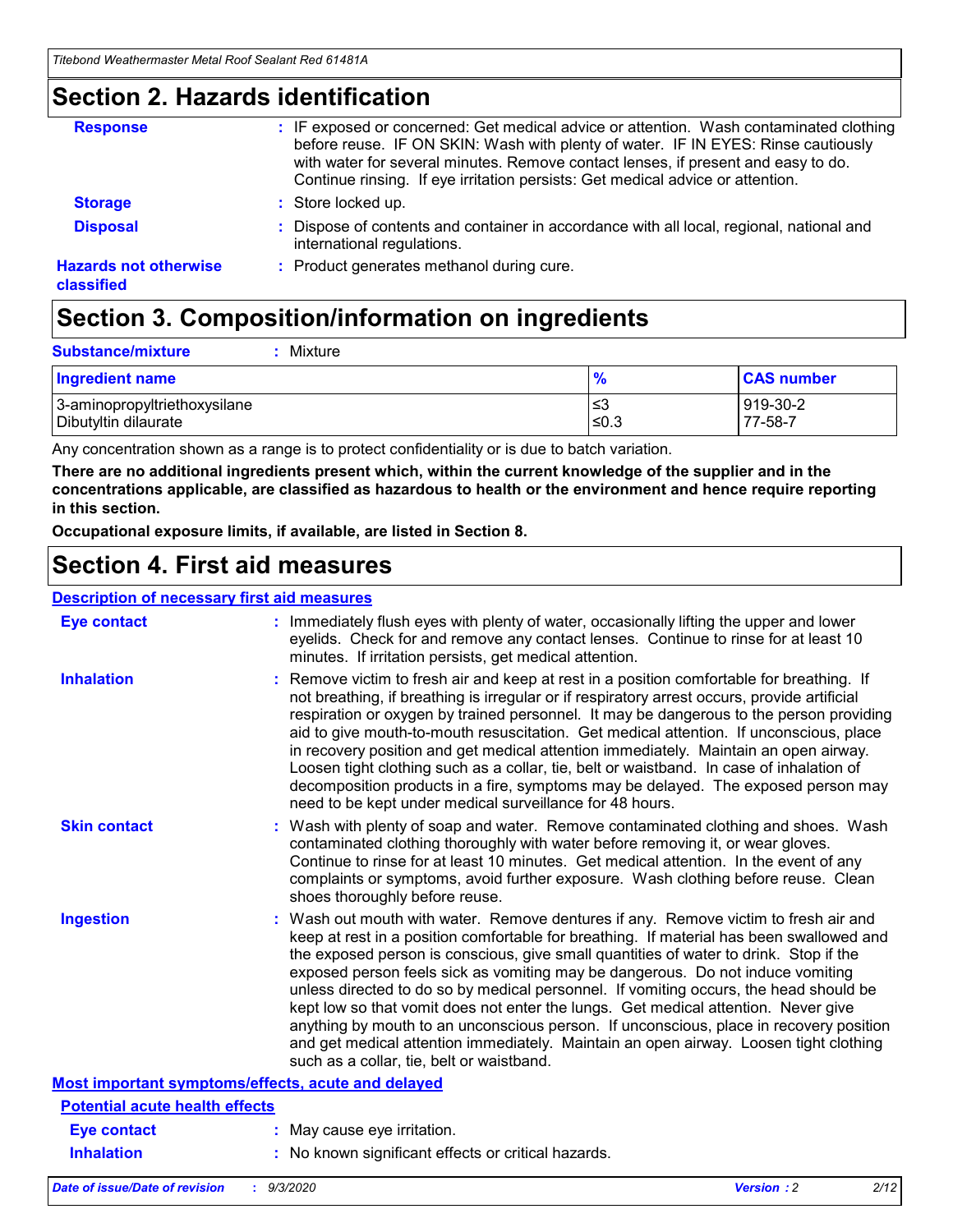| Titebond Weathermaster Metal Roof Sealant Red 61481A |                                                                                                                                                                                                                                                                                                                                                                                                               |  |  |  |
|------------------------------------------------------|---------------------------------------------------------------------------------------------------------------------------------------------------------------------------------------------------------------------------------------------------------------------------------------------------------------------------------------------------------------------------------------------------------------|--|--|--|
| <b>Section 4. First aid measures</b>                 |                                                                                                                                                                                                                                                                                                                                                                                                               |  |  |  |
| <b>Skin contact</b>                                  | : May cause skin irritation.                                                                                                                                                                                                                                                                                                                                                                                  |  |  |  |
| <b>Ingestion</b>                                     | : No known significant effects or critical hazards.                                                                                                                                                                                                                                                                                                                                                           |  |  |  |
| <b>Over-exposure signs/symptoms</b>                  |                                                                                                                                                                                                                                                                                                                                                                                                               |  |  |  |
| <b>Eye contact</b>                                   | : Adverse symptoms may include the following:<br>irritation<br>watering<br>redness                                                                                                                                                                                                                                                                                                                            |  |  |  |
| <b>Inhalation</b>                                    | : Adverse symptoms may include the following:<br>reduced fetal weight<br>increase in fetal deaths<br>skeletal malformations                                                                                                                                                                                                                                                                                   |  |  |  |
| <b>Skin contact</b>                                  | : Adverse symptoms may include the following:<br>irritation<br>redness<br>reduced fetal weight<br>increase in fetal deaths<br>skeletal malformations                                                                                                                                                                                                                                                          |  |  |  |
| <b>Ingestion</b>                                     | Adverse symptoms may include the following:<br>reduced fetal weight<br>increase in fetal deaths<br>skeletal malformations                                                                                                                                                                                                                                                                                     |  |  |  |
|                                                      | Indication of immediate medical attention and special treatment needed, if necessary                                                                                                                                                                                                                                                                                                                          |  |  |  |
| <b>Notes to physician</b>                            | : In case of inhalation of decomposition products in a fire, symptoms may be delayed.<br>The exposed person may need to be kept under medical surveillance for 48 hours.                                                                                                                                                                                                                                      |  |  |  |
| <b>Specific treatments</b>                           | : No specific treatment.                                                                                                                                                                                                                                                                                                                                                                                      |  |  |  |
| <b>Protection of first-aiders</b>                    | No action shall be taken involving any personal risk or without suitable training. If it is<br>suspected that fumes are still present, the rescuer should wear an appropriate mask or<br>self-contained breathing apparatus. It may be dangerous to the person providing aid to<br>give mouth-to-mouth resuscitation. Wash contaminated clothing thoroughly with water<br>before removing it, or wear gloves. |  |  |  |
| See toxicological information (Section 11)           |                                                                                                                                                                                                                                                                                                                                                                                                               |  |  |  |

### **Section 5. Fire-fighting measures**

| <b>Extinguishing media</b>                               |                                                                                                                                                                                                     |
|----------------------------------------------------------|-----------------------------------------------------------------------------------------------------------------------------------------------------------------------------------------------------|
| <b>Suitable extinguishing</b><br>media                   | : Use an extinguishing agent suitable for the surrounding fire.                                                                                                                                     |
| <b>Unsuitable extinguishing</b><br>media                 | : None known.                                                                                                                                                                                       |
| <b>Specific hazards arising</b><br>from the chemical     | : In a fire or if heated, a pressure increase will occur and the container may burst.                                                                                                               |
| <b>Hazardous thermal</b><br>decomposition products       | Decomposition products may include the following materials:<br>carbon dioxide<br>carbon monoxide<br>nitrogen oxides<br>metal oxide/oxides                                                           |
| <b>Special protective actions</b><br>for fire-fighters   | : Promptly isolate the scene by removing all persons from the vicinity of the incident if<br>there is a fire. No action shall be taken involving any personal risk or without suitable<br>training. |
| <b>Special protective</b><br>equipment for fire-fighters | Fire-fighters should wear appropriate protective equipment and self-contained breathing<br>apparatus (SCBA) with a full face-piece operated in positive pressure mode.                              |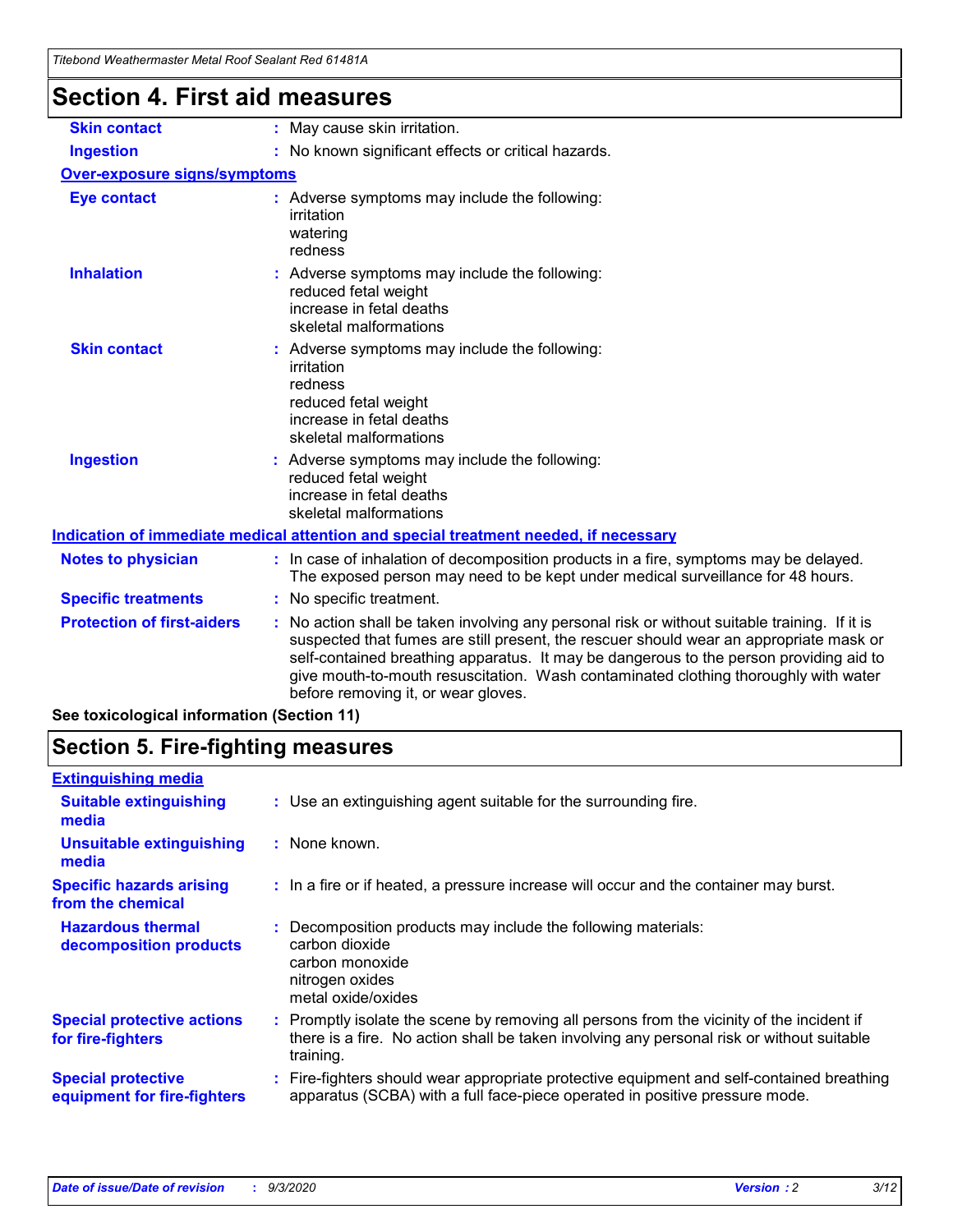### **Section 6. Accidental release measures**

|                                                       | Personal precautions, protective equipment and emergency procedures                                                                                                                                                                                                                                                                                                                                                                                                                                                                                                                                                                                                                                          |  |  |  |
|-------------------------------------------------------|--------------------------------------------------------------------------------------------------------------------------------------------------------------------------------------------------------------------------------------------------------------------------------------------------------------------------------------------------------------------------------------------------------------------------------------------------------------------------------------------------------------------------------------------------------------------------------------------------------------------------------------------------------------------------------------------------------------|--|--|--|
| For non-emergency<br>personnel                        | : No action shall be taken involving any personal risk or without suitable training.<br>Evacuate surrounding areas. Keep unnecessary and unprotected personnel from<br>entering. Do not touch or walk through spilled material. Avoid breathing vapor or mist.<br>Provide adequate ventilation. Wear appropriate respirator when ventilation is<br>inadequate. Put on appropriate personal protective equipment.                                                                                                                                                                                                                                                                                             |  |  |  |
| For emergency responders                              | : If specialized clothing is required to deal with the spillage, take note of any information in<br>Section 8 on suitable and unsuitable materials. See also the information in "For non-<br>emergency personnel".                                                                                                                                                                                                                                                                                                                                                                                                                                                                                           |  |  |  |
| <b>Environmental precautions</b>                      | : Avoid dispersal of spilled material and runoff and contact with soil, waterways, drains<br>and sewers. Inform the relevant authorities if the product has caused environmental<br>pollution (sewers, waterways, soil or air).                                                                                                                                                                                                                                                                                                                                                                                                                                                                              |  |  |  |
| Methods and materials for containment and cleaning up |                                                                                                                                                                                                                                                                                                                                                                                                                                                                                                                                                                                                                                                                                                              |  |  |  |
| <b>Small spill</b>                                    | : Stop leak if without risk. Move containers from spill area. Dilute with water and mop up<br>if water-soluble. Alternatively, or if water-insoluble, absorb with an inert dry material and<br>place in an appropriate waste disposal container. Dispose of via a licensed waste<br>disposal contractor.                                                                                                                                                                                                                                                                                                                                                                                                     |  |  |  |
| <b>Large spill</b>                                    | : Stop leak if without risk. Move containers from spill area. Approach release from<br>upwind. Prevent entry into sewers, water courses, basements or confined areas. Wash<br>spillages into an effluent treatment plant or proceed as follows. Contain and collect<br>spillage with non-combustible, absorbent material e.g. sand, earth, vermiculite or<br>diatomaceous earth and place in container for disposal according to local regulations<br>(see Section 13). Dispose of via a licensed waste disposal contractor. Contaminated<br>absorbent material may pose the same hazard as the spilled product. Note: see<br>Section 1 for emergency contact information and Section 13 for waste disposal. |  |  |  |

### **Section 7. Handling and storage**

#### **Precautions for safe handling**

| <b>Protective measures</b>                                                       | : Put on appropriate personal protective equipment (see Section 8). Persons with a<br>history of skin sensitization problems should not be employed in any process in which<br>this product is used. Avoid exposure - obtain special instructions before use. Avoid<br>exposure during pregnancy. Do not handle until all safety precautions have been read<br>and understood. Do not get in eyes or on skin or clothing. Do not ingest. Avoid<br>breathing vapor or mist. If during normal use the material presents a respiratory hazard,<br>use only with adequate ventilation or wear appropriate respirator. Keep in the original<br>container or an approved alternative made from a compatible material, kept tightly<br>closed when not in use. Empty containers retain product residue and can be hazardous.<br>Do not reuse container. |
|----------------------------------------------------------------------------------|--------------------------------------------------------------------------------------------------------------------------------------------------------------------------------------------------------------------------------------------------------------------------------------------------------------------------------------------------------------------------------------------------------------------------------------------------------------------------------------------------------------------------------------------------------------------------------------------------------------------------------------------------------------------------------------------------------------------------------------------------------------------------------------------------------------------------------------------------|
| <b>Advice on general</b><br>occupational hygiene                                 | : Eating, drinking and smoking should be prohibited in areas where this material is<br>handled, stored and processed. Workers should wash hands and face before eating,<br>drinking and smoking. Remove contaminated clothing and protective equipment before<br>entering eating areas. See also Section 8 for additional information on hygiene<br>measures.                                                                                                                                                                                                                                                                                                                                                                                                                                                                                    |
| <b>Conditions for safe storage,</b><br>including any<br><i>incompatibilities</i> | Store between the following temperatures: 0 to $120^{\circ}$ C (32 to $248^{\circ}$ F). Store in<br>accordance with local regulations. Store in original container protected from direct<br>sunlight in a dry, cool and well-ventilated area, away from incompatible materials (see<br>Section 10) and food and drink. Store locked up. Keep container tightly closed and<br>sealed until ready for use. Containers that have been opened must be carefully<br>resealed and kept upright to prevent leakage. Do not store in unlabeled containers.<br>Use appropriate containment to avoid environmental contamination. See Section 10 for<br>incompatible materials before handling or use.                                                                                                                                                     |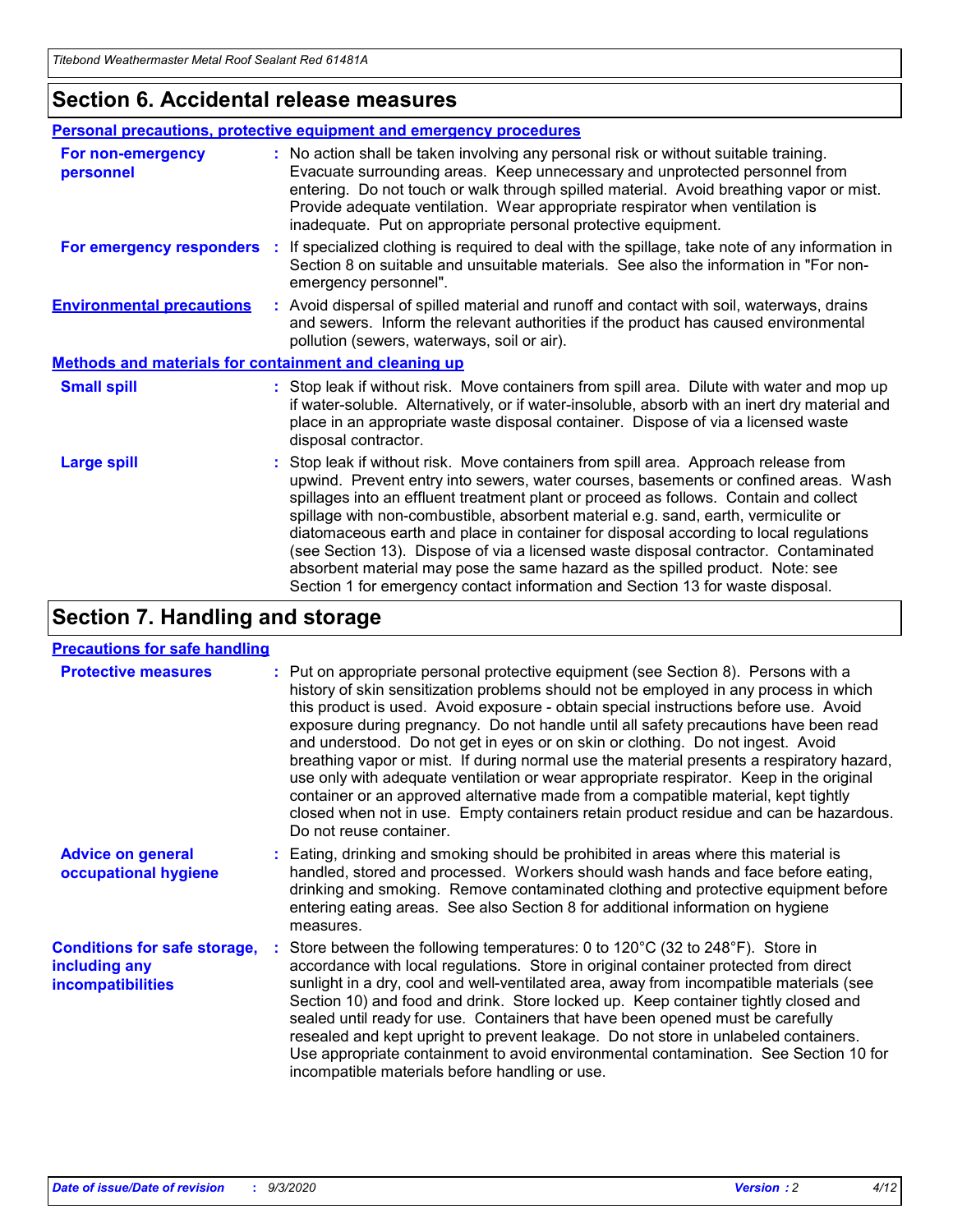# **Section 8. Exposure controls/personal protection**

#### **Control parameters**

#### **Occupational exposure limits**

| <b>Ingredient name</b>                               |    |                        | <b>Exposure limits</b>                                                                                                                                                                                                                                                                                                                                                                                                                                                                                                                                                                                                 |
|------------------------------------------------------|----|------------------------|------------------------------------------------------------------------------------------------------------------------------------------------------------------------------------------------------------------------------------------------------------------------------------------------------------------------------------------------------------------------------------------------------------------------------------------------------------------------------------------------------------------------------------------------------------------------------------------------------------------------|
| 3-aminopropyltriethoxysilane<br>Dibutyltin dilaurate |    |                        | None.<br>ACGIH TLV (United States, 3/2020). Absorbed through skin.<br>Notes: as Sn<br>TWA: 0.1 mg/m <sup>3</sup> , (as Sn) 8 hours.<br>STEL: 0.2 mg/m <sup>3</sup> , (as Sn) 15 minutes.<br>NIOSH REL (United States, 10/2016). Absorbed through skin.<br>Notes: as Sn<br>TWA: 0.1 mg/m <sup>3</sup> , (as Sn) 10 hours.<br>OSHA PEL (United States, 5/2018). Notes: as Sn<br>TWA: $0.1 \text{ mg/m}^3$ , (as Sn) 8 hours.<br>OSHA PEL 1989 (United States, 3/1989). Absorbed through skin.<br>Notes: measured as Sn<br>TWA: 0.1 mg/m <sup>3</sup> , (measured as Sn) 8 hours. Form: Organic                           |
| <b>Appropriate engineering</b><br>controls           |    |                        | : If user operations generate dust, fumes, gas, vapor or mist, use process enclosures,<br>local exhaust ventilation or other engineering controls to keep worker exposure to<br>airborne contaminants below any recommended or statutory limits.                                                                                                                                                                                                                                                                                                                                                                       |
| <b>Environmental exposure</b><br><b>controls</b>     |    |                        | Emissions from ventilation or work process equipment should be checked to ensure<br>they comply with the requirements of environmental protection legislation. In some<br>cases, fume scrubbers, filters or engineering modifications to the process equipment<br>will be necessary to reduce emissions to acceptable levels.                                                                                                                                                                                                                                                                                          |
| <b>Individual protection measures</b>                |    |                        |                                                                                                                                                                                                                                                                                                                                                                                                                                                                                                                                                                                                                        |
| <b>Hygiene measures</b>                              |    |                        | : Wash hands, forearms and face thoroughly after handling chemical products, before<br>eating, smoking and using the lavatory and at the end of the working period.<br>Appropriate techniques should be used to remove potentially contaminated clothing.<br>Contaminated work clothing should not be allowed out of the workplace. Wash<br>contaminated clothing before reusing. Ensure that eyewash stations and safety<br>showers are close to the workstation location.                                                                                                                                            |
| <b>Eye/face protection</b>                           |    |                        | : Safety eyewear complying with an approved standard should be used when a risk<br>assessment indicates this is necessary to avoid exposure to liquid splashes, mists,<br>gases or dusts. If contact is possible, the following protection should be worn, unless<br>the assessment indicates a higher degree of protection: chemical splash goggles.                                                                                                                                                                                                                                                                  |
| <b>Skin protection</b>                               |    |                        |                                                                                                                                                                                                                                                                                                                                                                                                                                                                                                                                                                                                                        |
| <b>Hand protection</b>                               |    |                        | : Chemical-resistant, impervious gloves complying with an approved standard should be<br>worn at all times when handling chemical products if a risk assessment indicates this is<br>necessary. Considering the parameters specified by the glove manufacturer, check<br>during use that the gloves are still retaining their protective properties. It should be<br>noted that the time to breakthrough for any glove material may be different for different<br>glove manufacturers. In the case of mixtures, consisting of several substances, the<br>protection time of the gloves cannot be accurately estimated. |
| <b>Body protection</b>                               |    | handling this product. | Personal protective equipment for the body should be selected based on the task being<br>performed and the risks involved and should be approved by a specialist before                                                                                                                                                                                                                                                                                                                                                                                                                                                |
| <b>Other skin protection</b>                         |    |                        | : Appropriate footwear and any additional skin protection measures should be selected<br>based on the task being performed and the risks involved and should be approved by a<br>specialist before handling this product.                                                                                                                                                                                                                                                                                                                                                                                              |
| <b>Respiratory protection</b>                        | ÷. | aspects of use.        | Based on the hazard and potential for exposure, select a respirator that meets the<br>appropriate standard or certification. Respirators must be used according to a<br>respiratory protection program to ensure proper fitting, training, and other important                                                                                                                                                                                                                                                                                                                                                         |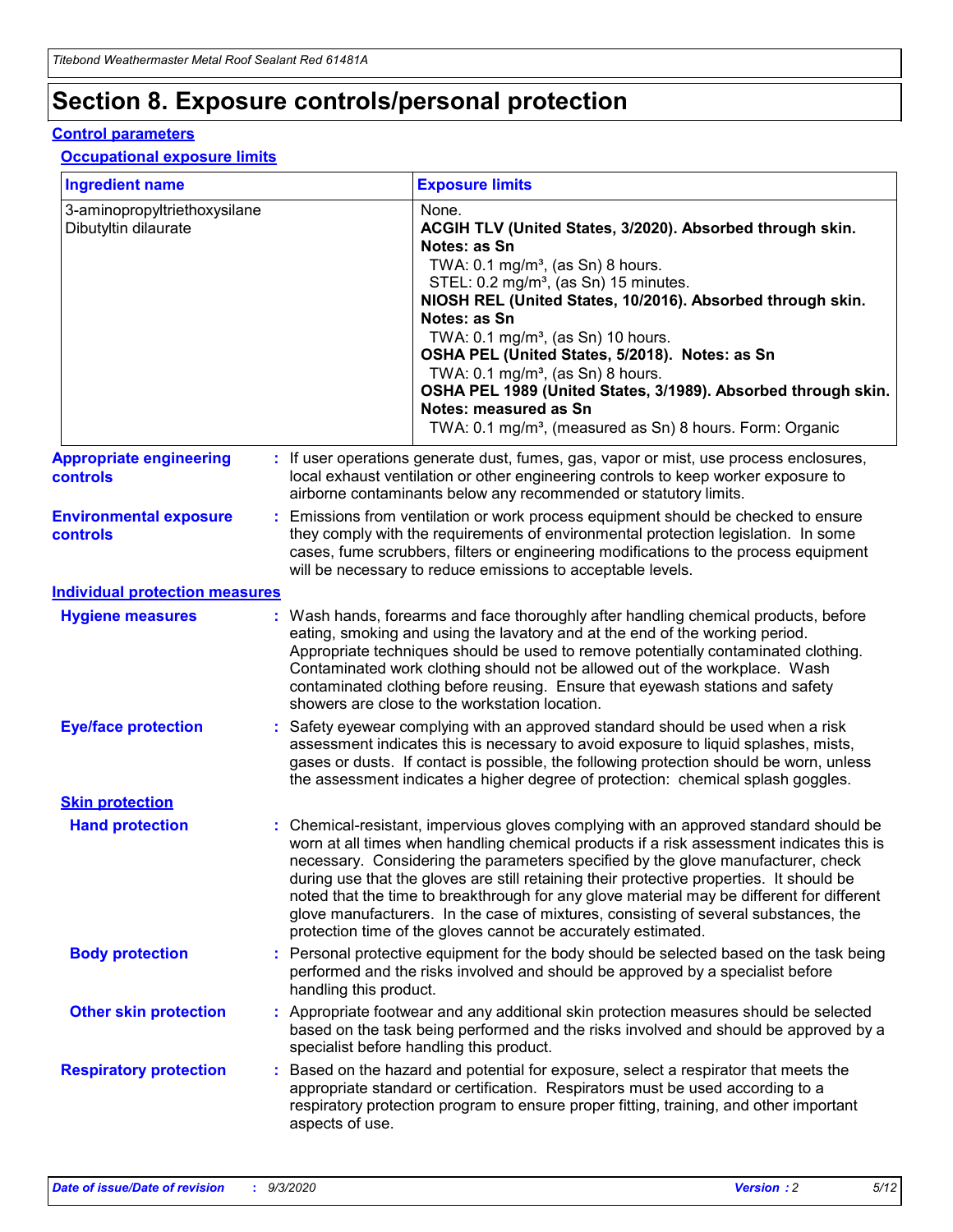### **Section 9. Physical and chemical properties**

#### **Appearance**

| <b>Physical state</b>                                  |   | : Liquid. [Paste.]                                              |
|--------------------------------------------------------|---|-----------------------------------------------------------------|
| <b>Color</b>                                           |   | Red.                                                            |
| Odor                                                   |   | Characteristic.                                                 |
| <b>Odor threshold</b>                                  | ÷ | Not available.                                                  |
| рH                                                     |   | Not applicable.                                                 |
| <b>Melting point</b>                                   |   | : Not available.                                                |
| <b>Boiling point</b>                                   |   | : $>200^{\circ}$ C ( $>392^{\circ}$ F)                          |
| <b>Flash point</b>                                     |   | Closed cup: >200°C (>392°F) [Setaflash.]                        |
| <b>Evaporation rate</b>                                |   | $:$ >1 (butyl acetate = 1)                                      |
| <b>Flammability (solid, gas)</b>                       |   | : Not available.                                                |
| <b>Lower and upper explosive</b><br>(flammable) limits |   | : Not available.                                                |
| <b>VOC (less water, less)</b><br>exempt solvents)      |   | : 0 g/l                                                         |
| <b>Volatility</b>                                      |   | $: 0\%$ (w/w)                                                   |
| <b>Vapor density</b>                                   |   | Not available.                                                  |
| <b>Relative density</b>                                |   | $\mathbf{1}$ $\mathbf{\sqrt{432}}$                              |
| <b>Solubility</b>                                      |   | Insoluble in the following materials: cold water and hot water. |
| <b>Solubility in water</b>                             |   | Not available.                                                  |
| <b>Partition coefficient: n-</b><br>octanol/water      |   | : Not available.                                                |
| <b>Auto-ignition temperature</b>                       |   | : Not available.                                                |
| <b>Decomposition temperature</b>                       |   | : Not available.                                                |
| <b>Viscosity</b>                                       |   | $:$ Not available.                                              |

### **Section 10. Stability and reactivity**

| <b>Reactivity</b>                            |    | : No specific test data related to reactivity available for this product or its ingredients.            |
|----------------------------------------------|----|---------------------------------------------------------------------------------------------------------|
| <b>Chemical stability</b>                    |    | : The product is stable.                                                                                |
| <b>Possibility of hazardous</b><br>reactions |    | : Under normal conditions of storage and use, hazardous reactions will not occur.                       |
| <b>Conditions to avoid</b>                   |    | : No specific data.                                                                                     |
| <b>Incompatible materials</b>                | ٠. | No specific data.                                                                                       |
| <b>Hazardous decomposition</b><br>products   | ÷. | Under normal conditions of storage and use, hazardous decomposition products should<br>not be produced. |

### **Section 11. Toxicological information**

#### **Information on toxicological effects**

#### **Acute toxicity**

| <b>Product/ingredient name</b> | <b>Result</b>           | <b>Species</b> | <b>Dose</b>                | <b>Exposure</b> |
|--------------------------------|-------------------------|----------------|----------------------------|-----------------|
| 3-aminopropyltriethoxysilane   | <b>ILD50 Dermal</b>     | Rabbit         | 4.29 g/kg                  |                 |
| Dibutyltin dilaurate           | ILD50 Oral<br>LD50 Oral | Rat<br>Rat     | $1.57$ g/kg<br>175 $mg/kg$ |                 |
|                                |                         |                |                            |                 |

**Irritation/Corrosion**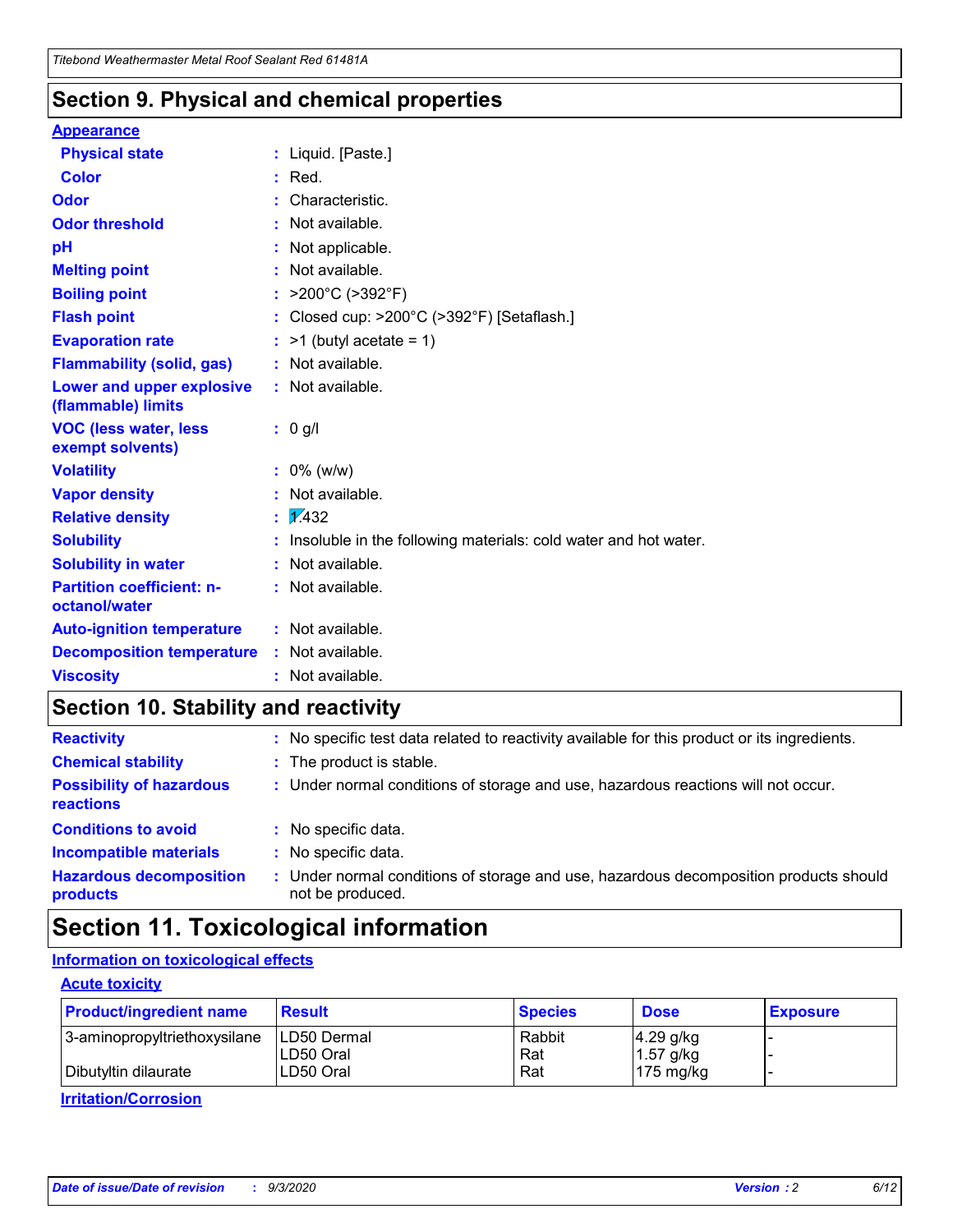# **Section 11. Toxicological information**

| <b>Product/ingredient name</b> | <b>Result</b>                 | <b>Species</b> | <b>Score</b> | <b>Exposure</b>    | <b>Observation</b>       |
|--------------------------------|-------------------------------|----------------|--------------|--------------------|--------------------------|
| 3-aminopropyltriethoxysilane   | Eyes - Mild irritant          | Rabbit         |              | $100 \text{ mg}$   |                          |
|                                | Eyes - Severe irritant        | Rabbit         |              | 24 hours 750       |                          |
|                                |                               |                |              | ug                 |                          |
|                                | <b>Skin - Severe irritant</b> | Rabbit         |              | 24 hours 5         | $\overline{\phantom{0}}$ |
| Dibutyltin dilaurate           | Eyes - Moderate irritant      | Rabbit         |              | mg<br>24 hours 100 |                          |
|                                |                               |                |              | mg                 |                          |
|                                | Skin - Severe irritant        | Rabbit         |              | 500 mg             | -                        |

#### **Sensitization**

Not available.

#### **Mutagenicity**

Not available.

#### **Carcinogenicity**

Not available.

#### **Reproductive toxicity**

Not available.

#### **Teratogenicity**

Not available.

#### **Specific target organ toxicity (single exposure)**

Not available.

#### **Specific target organ toxicity (repeated exposure)**

| <b>Name</b>                                                                         |                                                                            | <b>Category</b>                                     | <b>Route of</b><br>exposure | <b>Target organs</b> |  |  |
|-------------------------------------------------------------------------------------|----------------------------------------------------------------------------|-----------------------------------------------------|-----------------------------|----------------------|--|--|
| Dibutyltin dilaurate                                                                |                                                                            | Category 1                                          | -                           | respiratory system   |  |  |
| <b>Aspiration hazard</b><br>Not available.                                          |                                                                            |                                                     |                             |                      |  |  |
| <b>Information on the likely</b><br>routes of exposure                              | : Not available.                                                           |                                                     |                             |                      |  |  |
| <b>Potential acute health effects</b>                                               |                                                                            |                                                     |                             |                      |  |  |
| <b>Eye contact</b>                                                                  | : May cause eye irritation.                                                |                                                     |                             |                      |  |  |
| <b>Inhalation</b>                                                                   |                                                                            | : No known significant effects or critical hazards. |                             |                      |  |  |
| <b>Skin contact</b>                                                                 |                                                                            | : May cause skin irritation.                        |                             |                      |  |  |
| <b>Ingestion</b>                                                                    |                                                                            | : No known significant effects or critical hazards. |                             |                      |  |  |
| <b>Symptoms related to the physical, chemical and toxicological characteristics</b> |                                                                            |                                                     |                             |                      |  |  |
| <b>Eye contact</b>                                                                  | irritation<br>watering<br>redness                                          | : Adverse symptoms may include the following:       |                             |                      |  |  |
| <b>Inhalation</b>                                                                   | reduced fetal weight<br>increase in fetal deaths<br>skeletal malformations | : Adverse symptoms may include the following:       |                             |                      |  |  |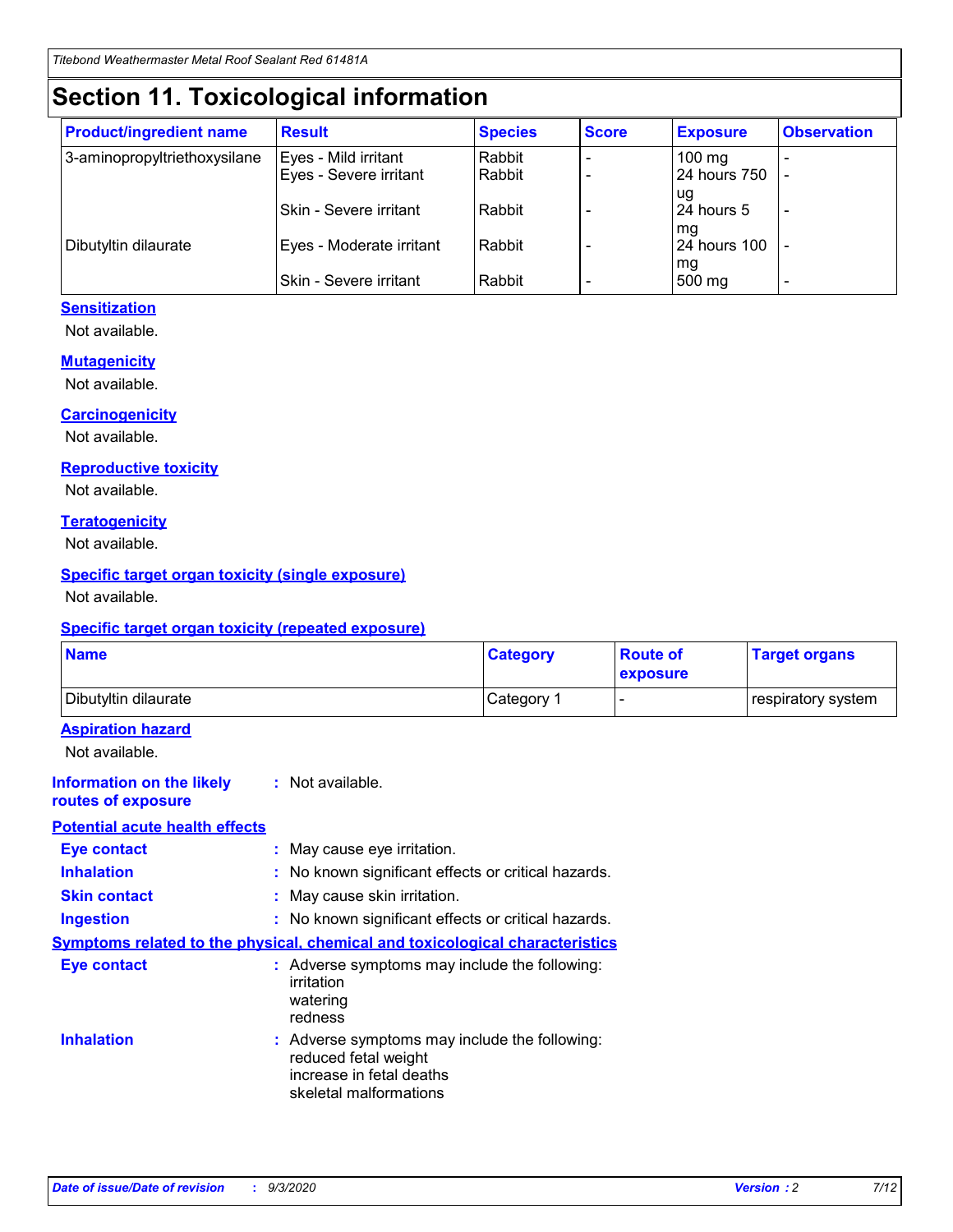*Titebond Weathermaster Metal Roof Sealant Red 61481A*

# **Section 11. Toxicological information**

| <b>Skin contact</b>                     | : Adverse symptoms may include the following:<br>irritation                                                                 |  |
|-----------------------------------------|-----------------------------------------------------------------------------------------------------------------------------|--|
|                                         | redness                                                                                                                     |  |
|                                         | reduced fetal weight<br>increase in fetal deaths                                                                            |  |
|                                         | skeletal malformations                                                                                                      |  |
| <b>Ingestion</b>                        | : Adverse symptoms may include the following:<br>reduced fetal weight<br>increase in fetal deaths<br>skeletal malformations |  |
|                                         | Delayed and immediate effects and also chronic effects from short and long term exposure                                    |  |
| <b>Short term exposure</b>              |                                                                                                                             |  |
| <b>Potential immediate</b><br>effects   | : Not available.                                                                                                            |  |
| <b>Potential delayed effects</b>        | : Not available.                                                                                                            |  |
| <b>Long term exposure</b>               |                                                                                                                             |  |
| <b>Potential immediate</b><br>effects   | : Not available.                                                                                                            |  |
| <b>Potential delayed effects</b>        | : Not available.                                                                                                            |  |
| <b>Potential chronic health effects</b> |                                                                                                                             |  |
| Not available.                          |                                                                                                                             |  |
| <b>General</b>                          | Once sensitized, a severe allergic reaction may occur when subsequently exposed to<br>very low levels.                      |  |
| <b>Carcinogenicity</b>                  | : No known significant effects or critical hazards.                                                                         |  |
| <b>Mutagenicity</b>                     | : No known significant effects or critical hazards.                                                                         |  |
| <b>Teratogenicity</b>                   | May damage the unborn child.                                                                                                |  |
| <b>Developmental effects</b>            | : No known significant effects or critical hazards.                                                                         |  |
| <b>Fertility effects</b>                | May damage fertility.                                                                                                       |  |
| <b>Numerical measures of toxicity</b>   |                                                                                                                             |  |
| <b>Acute toxicity estimates</b>         |                                                                                                                             |  |
| الملمانة المستنقط فالمرابط              |                                                                                                                             |  |

Not available.

# **Section 12. Ecological information**

#### **Toxicity**

| <b>Product/ingredient name</b> | <b>Result</b>                                       | <b>Species</b>               | <b>Exposure</b>       |
|--------------------------------|-----------------------------------------------------|------------------------------|-----------------------|
| Dibutyltin dilaurate           | $ IC50>3$ mg/l<br>Chronic EC10 > 2 mg/l Fresh water | Algae<br>Algae - Desmodesmus | 72 hours<br>196 hours |
|                                |                                                     | subspicatus                  |                       |

#### **Persistence and degradability**

| <b>Product/ingredient name</b> | <b>Test</b>                                                                    | <b>Result</b>  |  | <b>Dose</b>       | <b>Inoculum</b>         |
|--------------------------------|--------------------------------------------------------------------------------|----------------|--|-------------------|-------------------------|
| Dibutyltin dilaurate           | OECD 301F<br>Ready<br>Biodegradability -<br>Manometric<br>Respirometry<br>Test | 23 % - 28 days |  |                   |                         |
| <b>Product/ingredient name</b> | <b>Aquatic half-life</b>                                                       |                |  | <b>Photolysis</b> | <b>Biodegradability</b> |
| Dibutyltin dilaurate           |                                                                                |                |  |                   | <b>Inherent</b>         |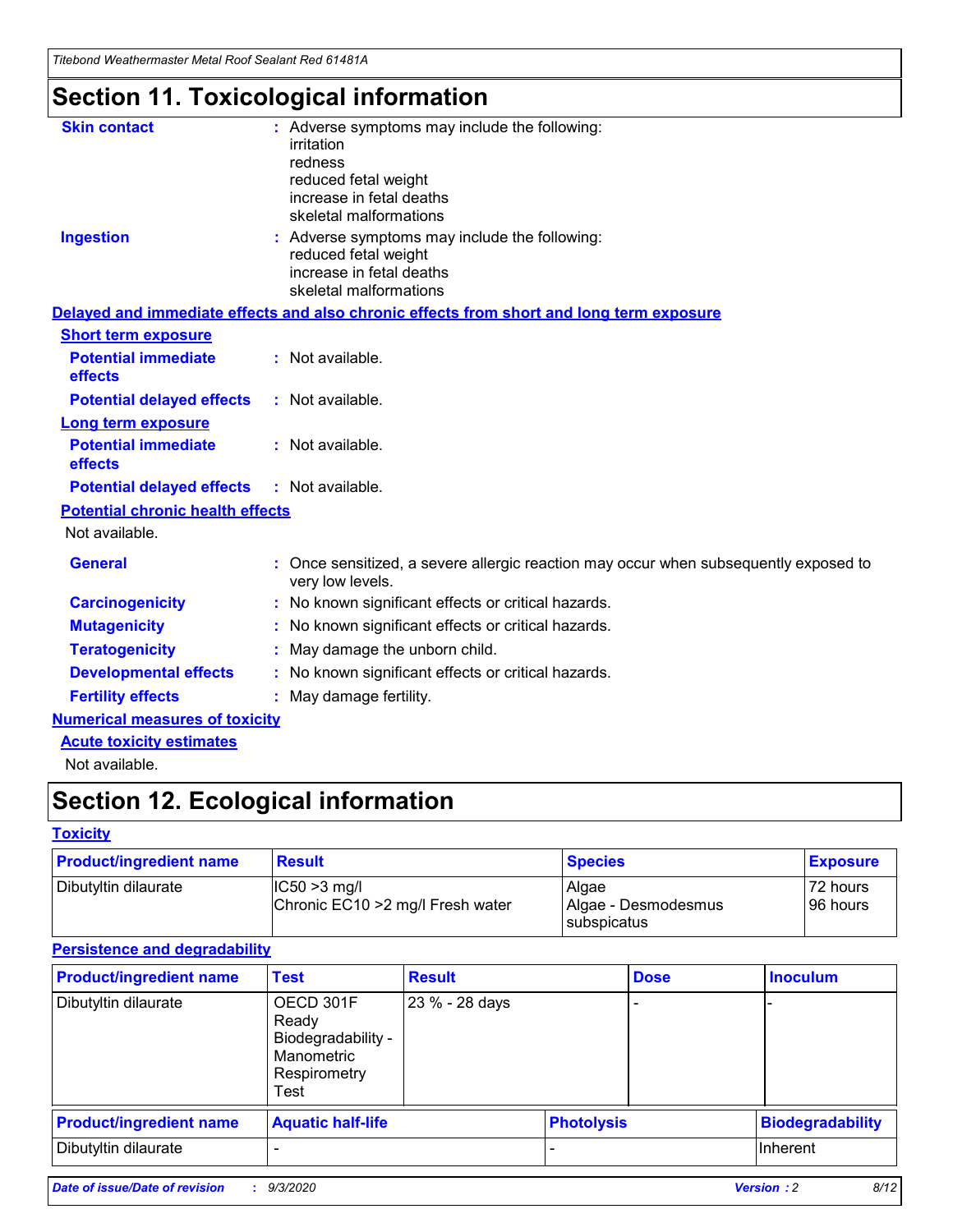# **Section 12. Ecological information**

#### **Bioaccumulative potential**

| <b>Product/ingredient name</b> | $LogPow$ | <b>BCF</b> | <b>Potential</b> |
|--------------------------------|----------|------------|------------------|
| 3-aminopropyltriethoxysilane   | 1.7      | 3.4        | low              |
| Dibutyltin dilaurate           | 4.44     | 2.91       | low              |

#### **Mobility in soil**

| <b>MODILLY III SOIL</b>                                       |                                                     |
|---------------------------------------------------------------|-----------------------------------------------------|
| <b>Soil/water partition</b><br>coefficient (K <sub>oc</sub> ) | : Not available.                                    |
| <b>Other adverse effects</b>                                  | : No known significant effects or critical hazards. |

### **Section 13. Disposal considerations**

**Disposal methods :**

The generation of waste should be avoided or minimized wherever possible. Disposal of this product, solutions and any by-products should at all times comply with the requirements of environmental protection and waste disposal legislation and any regional local authority requirements. Dispose of surplus and non-recyclable products via a licensed waste disposal contractor. Waste should not be disposed of untreated to the sewer unless fully compliant with the requirements of all authorities with jurisdiction. Waste packaging should be recycled. Incineration or landfill should only be considered when recycling is not feasible. This material and its container must be disposed of in a safe way. Care should be taken when handling emptied containers that have not been cleaned or rinsed out. Empty containers or liners may retain some product residues. Avoid dispersal of spilled material and runoff and contact with soil, waterways, drains and sewers.

### **Section 14. Transport information**

|                                      | <b>DOT</b><br><b>Classification</b> | <b>TDG</b><br><b>Classification</b> | <b>Mexico</b><br><b>Classification</b> | <b>ADR/RID</b>           | <b>IMDG</b>              | <b>IATA</b>    |
|--------------------------------------|-------------------------------------|-------------------------------------|----------------------------------------|--------------------------|--------------------------|----------------|
| <b>UN number</b>                     | Not regulated.                      | Not regulated.                      | Not regulated.                         | Not regulated.           | Not regulated.           | Not regulated. |
| <b>UN proper</b><br>shipping name    |                                     |                                     |                                        |                          |                          |                |
| <b>Transport</b><br>hazard class(es) | $\blacksquare$                      | $\overline{\phantom{0}}$            | $\overline{\phantom{a}}$               | $\overline{\phantom{0}}$ | $\overline{\phantom{a}}$ | $\blacksquare$ |
| <b>Packing group</b>                 |                                     |                                     |                                        |                          |                          | -              |
| <b>Environmental</b><br>hazards      | No.                                 | No.                                 | No.                                    | No.                      | No.                      | No.            |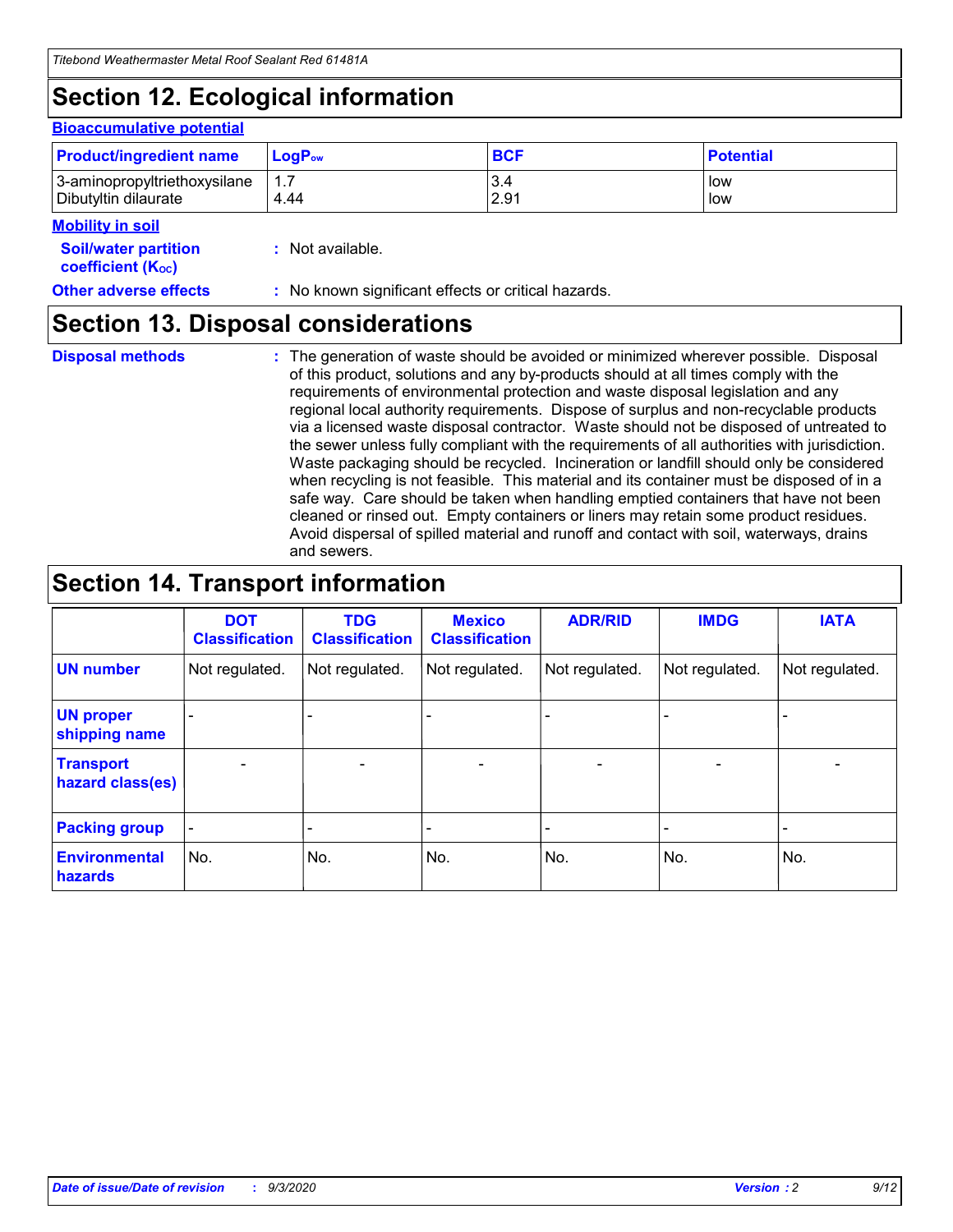### **Section 15. Regulatory information**

#### **U.S. Federal regulations**

#### **SARA 302/304**

#### **Composition/information on ingredients**

No products were found.

| SARA 304 RQ | Not applicable. |
|-------------|-----------------|
|-------------|-----------------|

#### **SARA 311/312**

#### **Classification :** EYE IRRITATION - Category 2B SKIN SENSITIZATION - Category 1 TOXIC TO REPRODUCTION - Category 1B HNOC - Product generates methanol during cure.

#### **Composition/information on ingredients**

| <b>Name</b>                  | $\frac{9}{6}$ | <b>Classification</b>                                                                                                                                                                                                                                                                                      |
|------------------------------|---------------|------------------------------------------------------------------------------------------------------------------------------------------------------------------------------------------------------------------------------------------------------------------------------------------------------------|
| 3-aminopropyltriethoxysilane | $\leq$ 3      | <b>FLAMMABLE LIQUIDS - Category 4</b><br><b>ACUTE TOXICITY (oral) - Category 4</b><br><b>SKIN IRRITATION - Category 2</b><br>EYE IRRITATION - Category 2A                                                                                                                                                  |
| Dibutyltin dilaurate         | ≤0.3          | <b>ACUTE TOXICITY (oral) - Category 3</b><br>SKIN CORROSION - Category 1C<br>SERIOUS EYE DAMAGE - Category 1<br>SKIN SENSITIZATION - Category 1<br><b>GERM CELL MUTAGENICITY - Category 2</b><br>TOXIC TO REPRODUCTION - Category 1B<br>SPECIFIC TARGET ORGAN TOXICITY (REPEATED<br>EXPOSURE) - Category 1 |

#### **State regulations**

**Massachusetts :**

: None of the components are listed.

**New York :** None of the components are listed.

**New Jersey :** None of the components are listed.

**Pennsylvania :** None of the components are listed.

#### **California Prop. 65**

WARNING: This product can expose you to methanol, which is known to the State of California to cause birth defects or other reproductive harm. For more information go to www.P65Warnings.ca.gov.

| Ingredient name | No significant risk Maximum<br>level | acceptable dosage<br><b>level</b> |
|-----------------|--------------------------------------|-----------------------------------|
| I methanol      |                                      | Yes.                              |

#### **International regulations**

**Chemical Weapon Convention List Schedules I, II & III Chemicals** Not listed.

#### **Montreal Protocol**

Not listed.

**Stockholm Convention on Persistent Organic Pollutants**

Not listed.

#### **UNECE Aarhus Protocol on POPs and Heavy Metals** Not listed.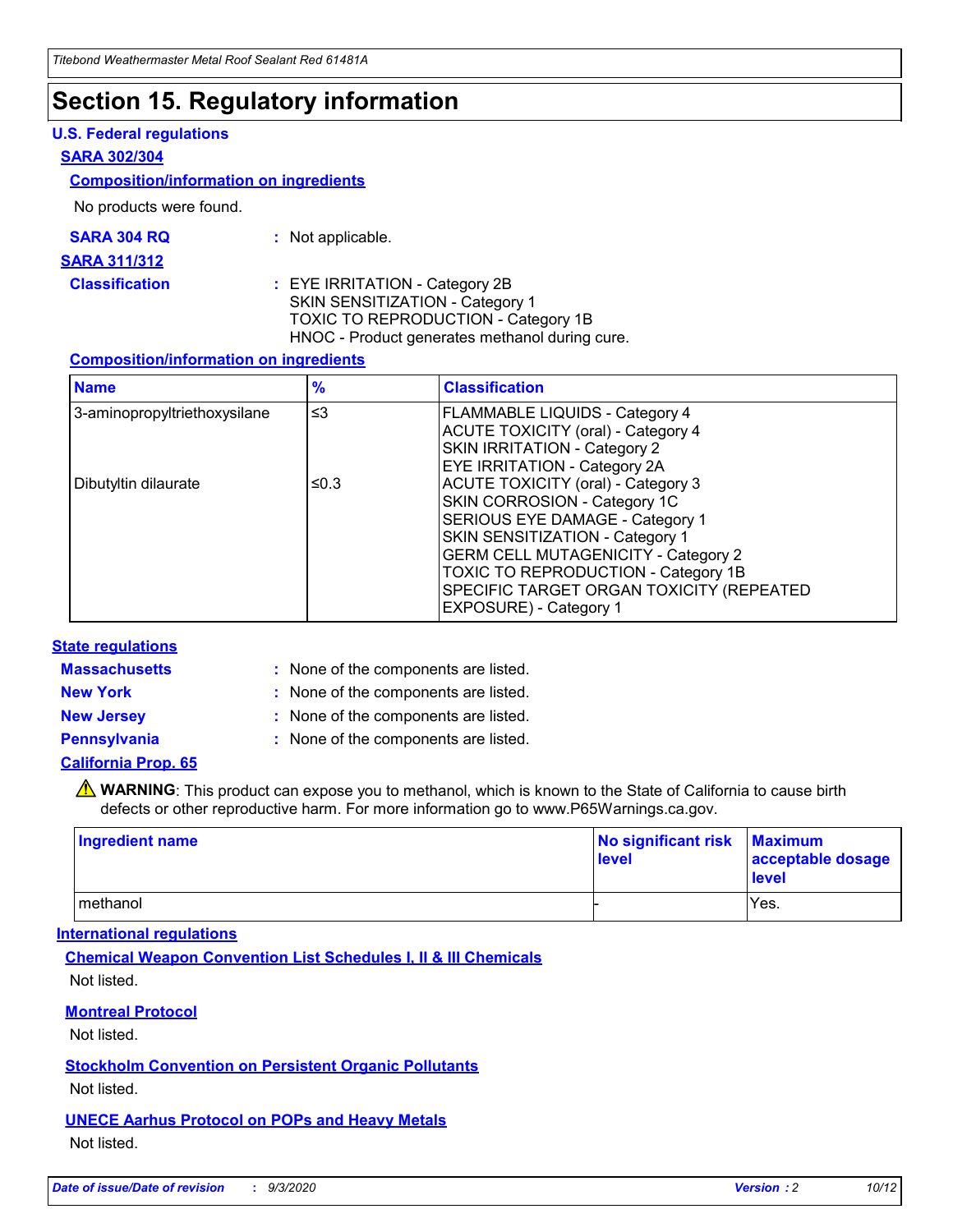### **Section 15. Regulatory information**

#### **Inventory list**

- 
- **China :** Not determined.

**United States TSCA 8(b) inventory**

**:** All components are active or exempted.

# **Section 16. Other information**





**Caution: HMIS® ratings are based on a 0-4 rating scale, with 0 representing minimal hazards or risks, and 4 representing significant hazards or risks. Although HMIS® ratings and the associated label are not required on SDSs or products leaving a facility under 29 CFR 1910.1200, the preparer may choose to provide them. HMIS® ratings are to be used with a fully implemented HMIS® program. HMIS® is a registered trademark and service mark of the American Coatings Association, Inc.**

**The customer is responsible for determining the PPE code for this material. For more information on HMIS® Personal Protective Equipment (PPE) codes, consult the HMIS® Implementation Manual.**

**National Fire Protection Association (U.S.A.)**



**Reprinted with permission from NFPA 704-2001, Identification of the Hazards of Materials for Emergency Response Copyright ©1997, National Fire Protection Association, Quincy, MA 02269. This reprinted material is not the complete and official position of the National Fire Protection Association, on the referenced subject which is represented only by the standard in its entirety.**

**Copyright ©2001, National Fire Protection Association, Quincy, MA 02269. This warning system is intended to be interpreted and applied only by properly trained individuals to identify fire, health and reactivity hazards of chemicals. The user is referred to certain limited number of chemicals with recommended classifications in NFPA 49 and NFPA 325, which would be used as a guideline only. Whether the chemicals are classified by NFPA or not, anyone using the 704 systems to classify chemicals does so at their own risk.**

#### **Procedure used to derive the classification**

| <b>Classification</b>                                                                                         | <b>Justification</b>                                  |
|---------------------------------------------------------------------------------------------------------------|-------------------------------------------------------|
| <b>EYE IRRITATION - Category 2B</b><br>SKIN SENSITIZATION - Category 1<br>TOXIC TO REPRODUCTION - Category 1B | Expert judgment<br>Expert judgment<br>Expert judgment |
| <b>History</b>                                                                                                |                                                       |

| <b>Date of printing</b>           | : 4/22/2022 |
|-----------------------------------|-------------|
| Date of issue/Date of<br>revision | : 9/3/2020  |
| Date of previous issue            | : 9/3/2020  |
| <b>Version</b>                    | $\cdot$ 2   |
|                                   |             |